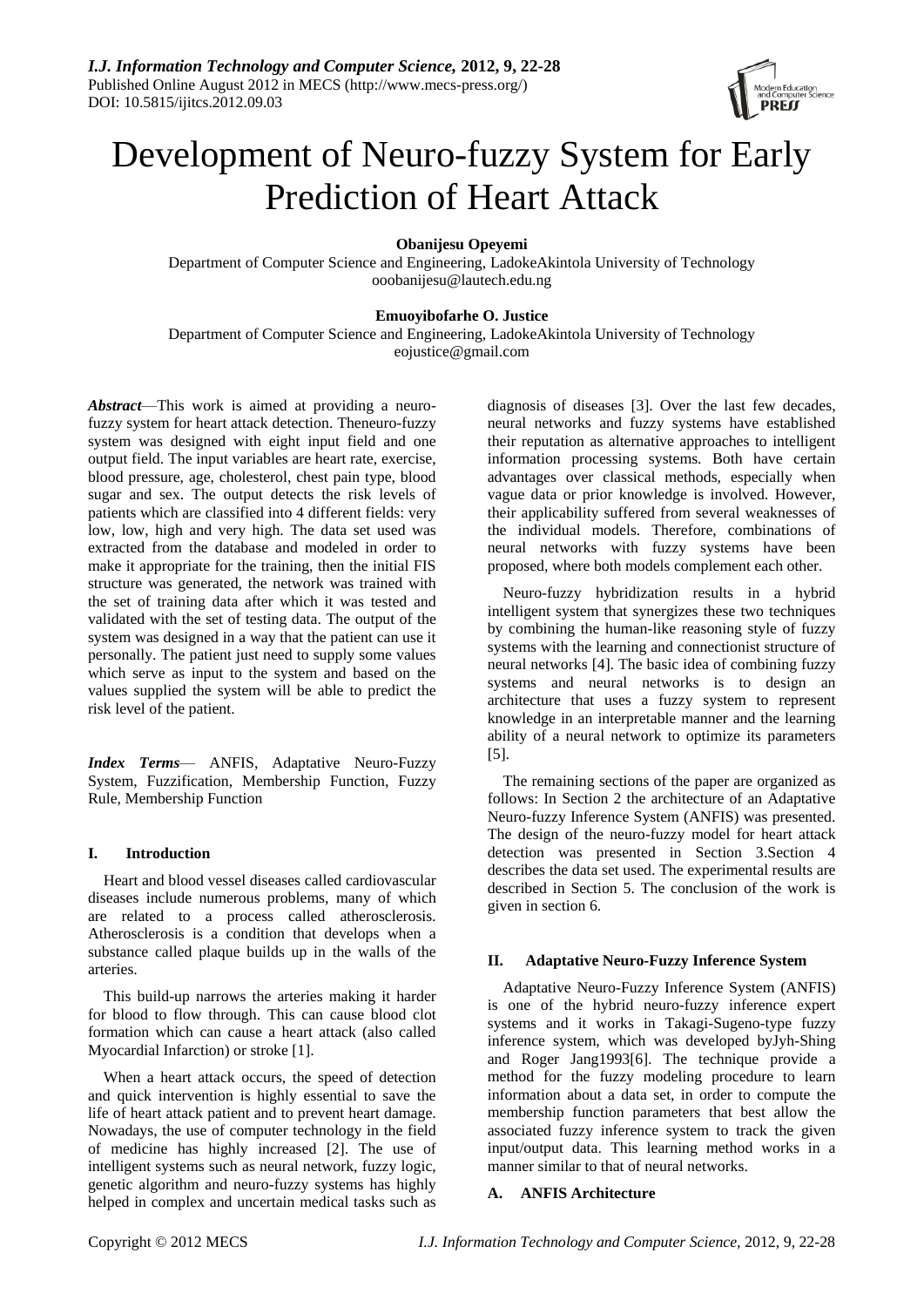The ANFIS architecture uses two fuzzy if-then rules based on a first order Sugeno model:

Rule 1:if (xisA1) and (visB1) then 
$$
(f1 = p1x + q1y + r1)
$$
  
Rule 2:If (xisA2) and (visB2) then  $(f2 = p2y + q2y + r2)$ 

 $\mathbf{r}$ 

where x and yare the inputs, At and B tare the fuzzy sets,  $f$  are the outputs within the fuzzy region specified by the fuzzy rule,  $pi$ , gi and ri are the design parameters that are determined during the training process.

The architecture consists of five layers of nodes. Out of the five layers, the first and the fourth layers consist of adaptive nodes while the second, third and fifth layers consist of fixed nodes [7]. The adaptive nodes are associated with their respective parameters, get duly updated with subsequent iteration while the fixed nodes are devoid of any parameters. Figure 1 shows the ANFIS architecture



Fig 1 ANFIS ARCHITECTURE

**Layer 1**: Fuzzification layer: Every node *i* in the layer 1 is an adaptive node. The outputs of layer 1 are the fuzzy membership grade of the inputs, which are given by:

 $o_1^1 = \mu_{Ai}(x),$  for  $i = 1,2$  (1)

$$
o_i^1 = \mu_{Bi-2}(y), \qquad \text{for } i = 3,4 \tag{2}
$$

where x and y are the inputs to node i, where A is a linguistic label (small, large) associated with this node function  $\sigma_i^1$  is the membership function of A<sub>i</sub> and it specifies the degree to which the given x,y satisfies the quantifier  $A_i$ .  $\mu_{Ai}(x)$ ,  $\mu_{Bi-2}(y)$  can adopt any fuzzy membership function. Usually we choose  $\mu_{Ai}(x)$  to be bell-shaped with maximum equal to 1 and minimum equal to 0, such as:

$$
\mu_{Ai}\left(x\right) = \frac{1}{1 + \left[\left(\frac{x - c_i}{a}\right)^2\right] b_i} \tag{3}
$$

where  $(a_i, b_i \text{ and } c_i)$  are the parameters of the membership function. Parameters are referred to as premise parameters.

**Layer 2**: Rule layer a fixed node labeled M which multiples the incoming signals and send the product out. Each node output represent the firing strength of the rule. The outputs of this layer can be represented as:

$$
o_i^1 = w_i = \mu_{Ai}(x) \times \mu_{Bi}(y) \qquad i = 1,2 \tag{4}
$$

Laver c x3: Every node in this layer is a circle labeled N. The ith node calculates the ratio of the ith rule's firing strength to the sum of all rule's firing strengths. Output of this layer is called normalized firing strengths

$$
o_1^3 = \overline{\omega} = \frac{\omega i}{\omega 1 + \omega}, \qquad i = 1,2 \qquad (5)
$$

Layer 4: In this layer, the nodes are adaptive nodes. The output of each node in this layer is simply the product of the normalized firing strength and a first order polynomial (for a first order Sugeno model) , where  $\overline{\omega}$  is the output of layer 3 and {p<sub>i</sub>,q<sub>i</sub>, r<sub>i</sub>} is the parameter set. Thus, the outputs of this layer are given by:

$$
o_i^4 = \overline{\omega}_i f_i = \overline{\omega}_i (p_i x + q_i y + r_i) \qquad i = 1,2 \qquad (6)
$$

Parameters in this layer will be referred to as consequent parameters.

Layer 5: The single node in this layer is circle node labeled ∑that computes the overall output as the summation of all incoming signals, i.e.,

$$
o_i^5 = \text{overall output} = \sum_i \overline{\omega}_i f_i = \frac{\sum_i w_i f_i}{\sum_i w_i} \quad i = 1, 2 \tag{7}
$$

#### **B. Hybrid Learning Algorithm**

Hybrid learning rule used the gradient method and the least squares estimate (LSE) to identify and update parameters. Each epoch of this hybrid learning procedure is composed of a forward pass and a backward pass.

#### **i. Forward Pass**

In the forward pass of the hybrid learning algorithm, functional signal go forward until layer 4 and the consequent parameters are identified by the least squares estimate. In the backward pass, the error rate propagates backward and the premise parameters are updated by the gradient descent. When the values of premise parameters are fixed the overall, output can be expressed as a linear combination of the consequent parameters.

$$
F = \frac{w_1}{w_1 + w_2} f_1 + \frac{w_1}{w_1 + w_2} \tag{8}
$$

$$
= \overline{w}_1 f_1 + \overline{w}_2
$$
  
=  $(\overline{w}_1 x) p_1 + (\overline{w}_1 y) q_1 +$  (9)

$$
(\overline{w}_1)r_1 + (\overline{w}_2x)^2 + (\overline{w}_1y)q_1 + (\overline{w}_1)r_2 \qquad (10)
$$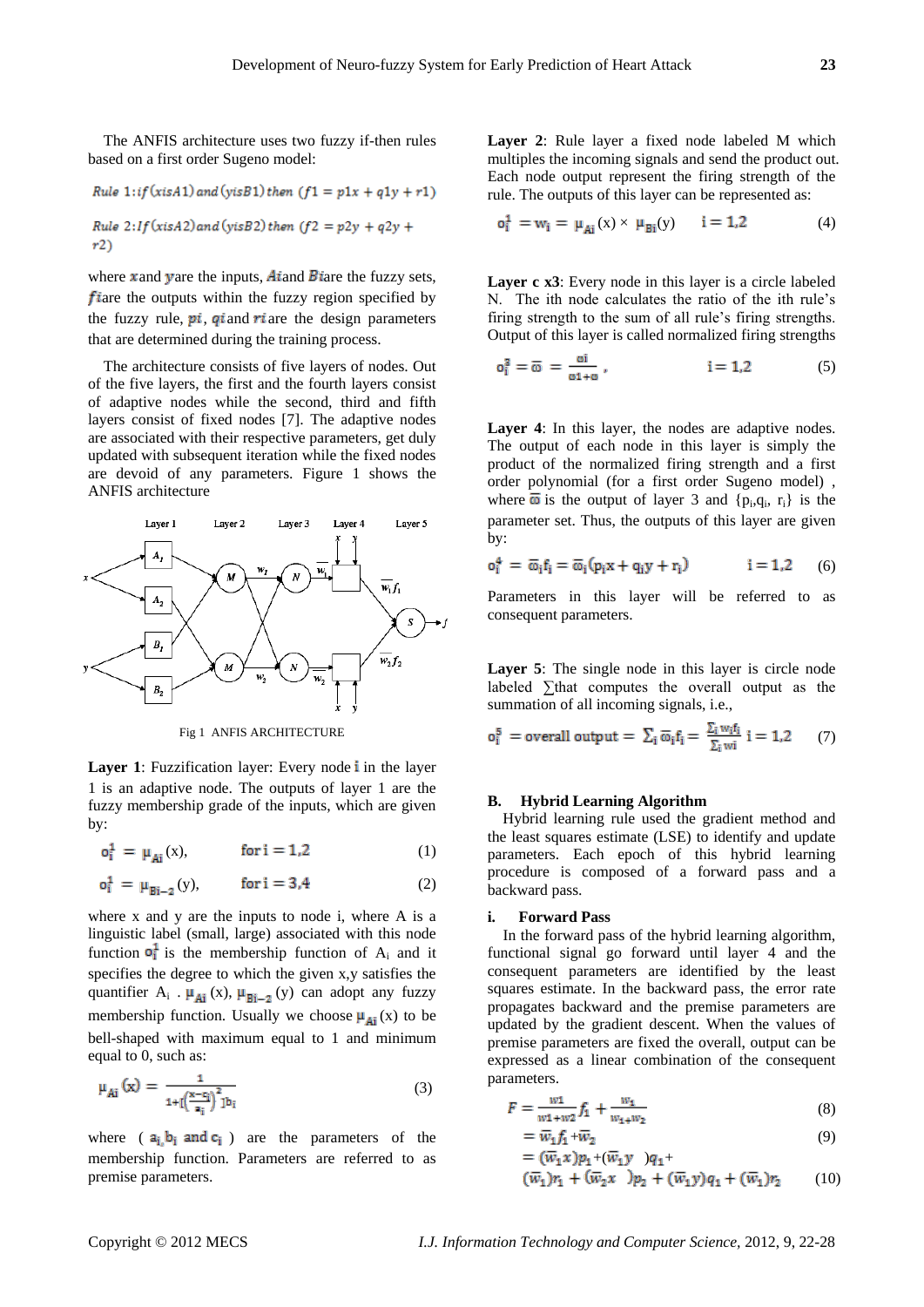whichislinearintheconsequent<br>parameters  $p_1$  ,  $q_1$  ,  $r_1$ ,  $p_2$ ,  $q_2$ , and  $r_2$ 

$$
f = XW \tag{11}
$$

If X matric is invertible then

$$
W = W^{-1}f \tag{12}
$$

$$
W = (X^T X)^{-1} X^T f \tag{13}
$$

Otherwise a pseudo-inverse is used to solve for  $W$ .

#### **ii. Backward Pass**

In the backward pass, the error signals propagate backward and the premise parameters are updated by gradient descent.

$$
a_{ij}(t+1) = a_{ij}(t) - \frac{\eta}{p} \cdot \frac{\partial f}{\partial f} \tag{14}
$$

Where  $\eta$  is the learning rate for  $a_{ij}$ . The chain rule is used to calculate the partial derivatives used to update the membership function parameters.

$$
\frac{\partial E}{\partial a_{ij}} = \frac{\partial E}{\partial f} \cdot \frac{\partial f}{\partial f_i} \cdot \frac{\partial f_i}{\partial w_i} \cdot \frac{\partial w_i}{\partial \mu_{ij}} \cdot \frac{\partial u_{ij}}{\partial a_{ij}} \tag{15}
$$

The partial derivatives are derived as

$$
E = \frac{1}{2}(f - f^1)^2 \text{ hence } \frac{\partial E}{\partial f} = (f - f^1) = e \tag{16}
$$

$$
f = \sum_{i=1}^{n} f_i \text{ hence } \frac{\partial E}{\partial f} = 1 \tag{17}
$$

$$
f_i = \frac{(p_i x + q_i y + r_i) - f}{y \sum_{i=1}^n w_i} \tag{18}
$$

$$
w_i = \prod_{j=1}^{m} \mu_{A_{ij}hence} \frac{\partial w_i}{\partial \mu_{ij}} = \frac{w_i}{\mu_{ij}}
$$
(19)

The last partial derivative depends on the type of the membership function used. The parameters of the membership functions are updated in the same fashion.

The gradient is then obtained as

$$
\frac{\partial E}{\partial a_{ij}} = e^{\frac{(p_i x + q_i y + r_i) - f}{y \sum_{i=1}^{n} wi} \frac{\partial \mu_{Aij}}{\partial \mu_{ij}}}
$$
(20)

$$
\frac{\partial E}{\partial a_{ij}} = e^{\frac{(p_i x + q_i y + r_i) - f}{y \sum_{i=1}^n wi} \frac{\partial \mu_{Bij}}{\partial \mu_{ij}}}
$$
(21)

#### **III. Neuro-fuzzy Model Development**

The first stage in the formation of the neuro-fuzzy system is the development of Fuzzy Inference system (FIS) after which the FIS was trained using neural network algorithm. The algorithm used in training the FIS is back propagation gradient descent in combination with a least squares Estimate method. During the training process, the membership function parameters were adjusted and this allowed the fuzzy system to learn from the data they were been modeled.

Eight variables were used which serves as input to the fuzzy system, they are age, sex, chest pain type , resting blood pressure, cholesterol, fasting blood sugar, maximum heart rate and exercise. Two generalized bell Membership function were used for each of the inputs and linear membership function was used for output. The membership function curve for blood sugar and blood pressure are shown in figures2 and 3 respectively .The curve defines how each point in the input space is mapped to the membership value between 0 and 1.



Fig 2: Membership Function of Blood Pressure



Fig 3: Membership Function of Blood Sugar

The fuzzy rules for heart disease detection were generated using the set of input and output, the antecedent part of all rules has eight sections. The antecedent parts of the rules were combined using the maximum and product operator. Each of the rule's weight was determined using the prod implication method. The result was aggregated with sum which is the sum of each rule's output set. Because decisions are based on the testing of all of the rules in a FIS, the rules were combined in some manner in other to make a decision; this was done during aggregation process by combining the fuzzy sets that represent the output of each rule into a single fuzzy set.

The input for the defuzzification process is the fuzzy set (the aggregate output fuzzy set) and the output is a single number. The aggregate of a fuzzy set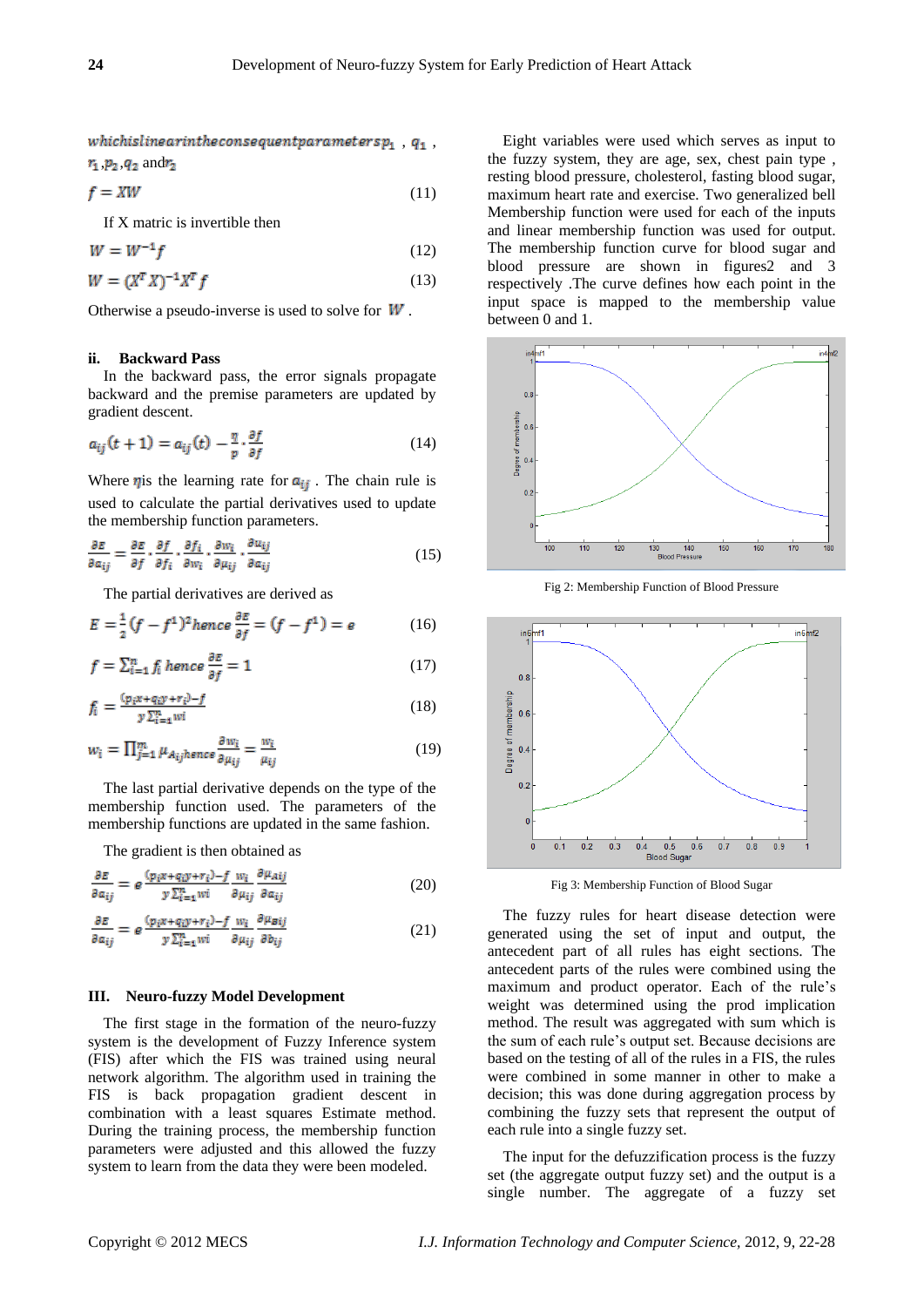encompasses a range of output values, and so must be defuzzified in order to resolve a single output value from the set. For the defuzzification process, weighted Average method was used.

The FIS generated was trained using back propagation algorithm in combination with least squares estimate method. During the training process the membership function parameters were adjusted.

### **System Validation**

System validation is the process by which the input vectors from input/output data set on which the FIS was not trained are presented to the trained FIS model to see how well the FIS model predicts the corresponding data set output values. The set of testing data supplied to the system was used to validate the trained neuro-fuzzy system.

Means square error (MSE) was used to evaluate the predictive performance of the model. MSE is a well acceptable indicator that describes the differences between actual data and the predicted values. MSE is calculated below:

$$
MSE = \frac{1}{p} \sum_{i=1}^{p} (x_{(i)} - y_{(i)})^2
$$
 (22)

Where **p** the number of data is pairs;  $x_{(i)}$  and  $y_{(i)}$  are *ith* desired output and predicted output respectively.

After training the system, the system was tested with a set of testing dataset to verify the accuracy of the predicted values. The degree to which the system output match the actual data set is used to provide an evaluation of the system's predictive abilities. Mean Square Error (MSE) between the actual data set and the predicted values was used to evaluate the system. The validation of the system gave a Mean Square Error,  $MSE = 0.014463$ 

The system was also tested with another set of data. Out of 12 pairs of data set used there was one misinterpretation which shows an accuracy level of over 90%.

#### **IV. Data Description**

The data set used was extracted from the collection of databases at the University of California collected by David W. Aha from V.A. medical Center, Long Beach and Cleveland Clinic foundation dataset [8]. This dataset is to diagnose the presence or absence of heart disease given the result of various medical tests carried out on the patients. This database contains 76 attributes but all published experiments refer to using a subset of 14 of them and for this project work, we have used 8 attributes for input and 1 attribute for output.

The input variables are :

 Heart Rate: The value of input field is heart rate of man achieved. Heart rate of man decrease in respect to age. There are three fields in these variables which are: low, normal and high.

- Exercise: This input field stands for exercise induced angina.
- Blood Pressure: The blood pressure value used is the systolic blood pressure. The input variable is divided into 3 fuzzy sets which are low, normal and high.
- Age: The input field is divided into 3 fuzzy sets which are very young, young and old.
- Cholesterol: This input field has 4 fuzzy sets which are low, medium, high and very high.
- Chest Pain Type : The chest pain type has 4 values which are : 1 - typical angina, 2 - atypical angina, 3 - non-angina pain, 4 - asymptomatic.
- Blood Sugar (diabetics): The blood sugar field is one of the most important factors in this system. The input field has 3 fuzzy sets which are low, normal and high.
- Sex: The input field has 2 (0, 1) values and sets (female and male).

## **Anfis Training**

Matlab software was used to develop a neuro fuzzy model. A training data set that contains the desired input/ output pairs of the system were presented to ANFIS toolbox for training. The stages involve are listed below:

- 1) Loading the training and testing data.
- 2) Generate or load an initial FIS model.
- 3) View the FIS model structure once an initial FIS has been generated or loaded.
- 4) Choose the FIS model parameter optimization method: a mixture of back propagation and least squares (hybrid method).
- 5) Choose the number of training epochs and the training error tolerance for training the system.
- 6) Train the FIS model by clicking the Train Now button. This training adjusts the membership function parameters and plots the training error plot(s) in the plot region.
- 7) Validating the trained FIS.

Training data set that contains the desired input / output data of the system to be modeled were loaded to the ANFIS editor. The data set was arranged in an array with the data arranged as column vectors and the output in the last column. Lastly, the model was validated using a testing or checking data.

# **V. Results and Discussion**

Various experiments were performed and the sizes of the training and testing data sets were determined by taken into consideration the accuracies of system. The data set used was divided into two; the training data and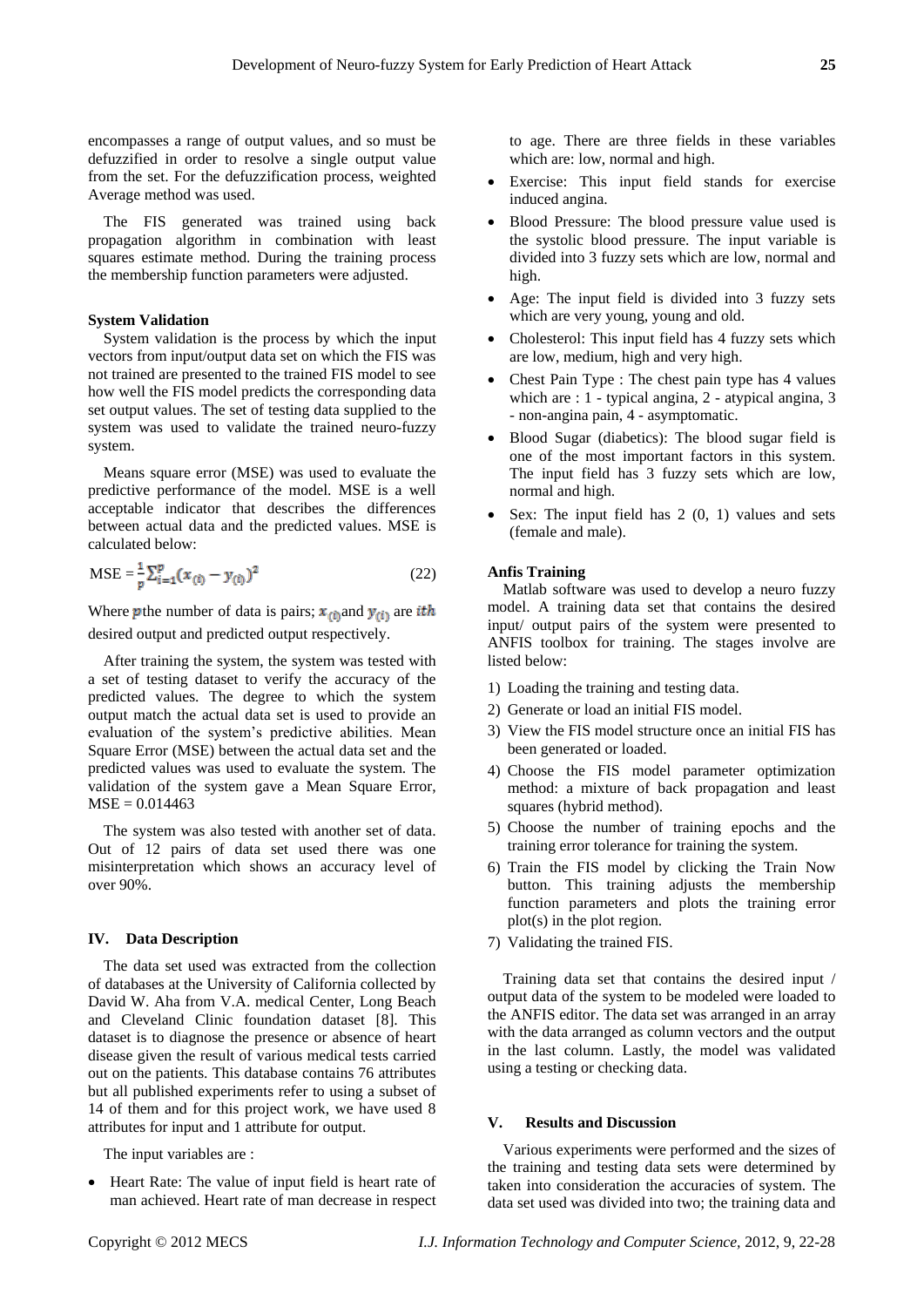the testing data, 80% of the data set were used for training while the remaining 20% were used for testing. The training data set was used to train the model while the testing data set was used to verify the accuracy and the effectiveness of the trained Model for diagnosis of heart attack. The training stopped at 10 epochs.

Figures 4 and 5 show the surface view of mapping with input parameters versus output parameters: Surface View presents a three-dimensional curve that represents the mapping with input parameters versus output parameters. It shows the dependency of output (heart attack rate) on the inputs. Figure 4 shows the dependency of output on the inputs: age and blood pressure. Figure 5 shows the dependency of output on the inputs: cholesterol and chest pain type.



Fig 4: Surface View of age versus blood pressure



Fig 5: Surface View of Cholesterol versus chest pain type

## **A. Fuzzy Inference System for Heart Detection**

Figure 6 shows the diagram of the Fuzzy Inference System for heart attack detection. There are 8 input variables which are age, sex, chest pain type, blood pressure, cholesterol, blood sugar, heart rate , exercise and one output variable which shows the risk levels of patient. The system uses 256 rules, each of the input variable uses 2 membership functions.

The names of the input variables are shown are shown at the left. The sample membership function for each of the input variable is displayed in the boxes. The type of the inference system use is displayed at the middle.



Fig 6: Fuzzy Inference System for Heart Attack Detection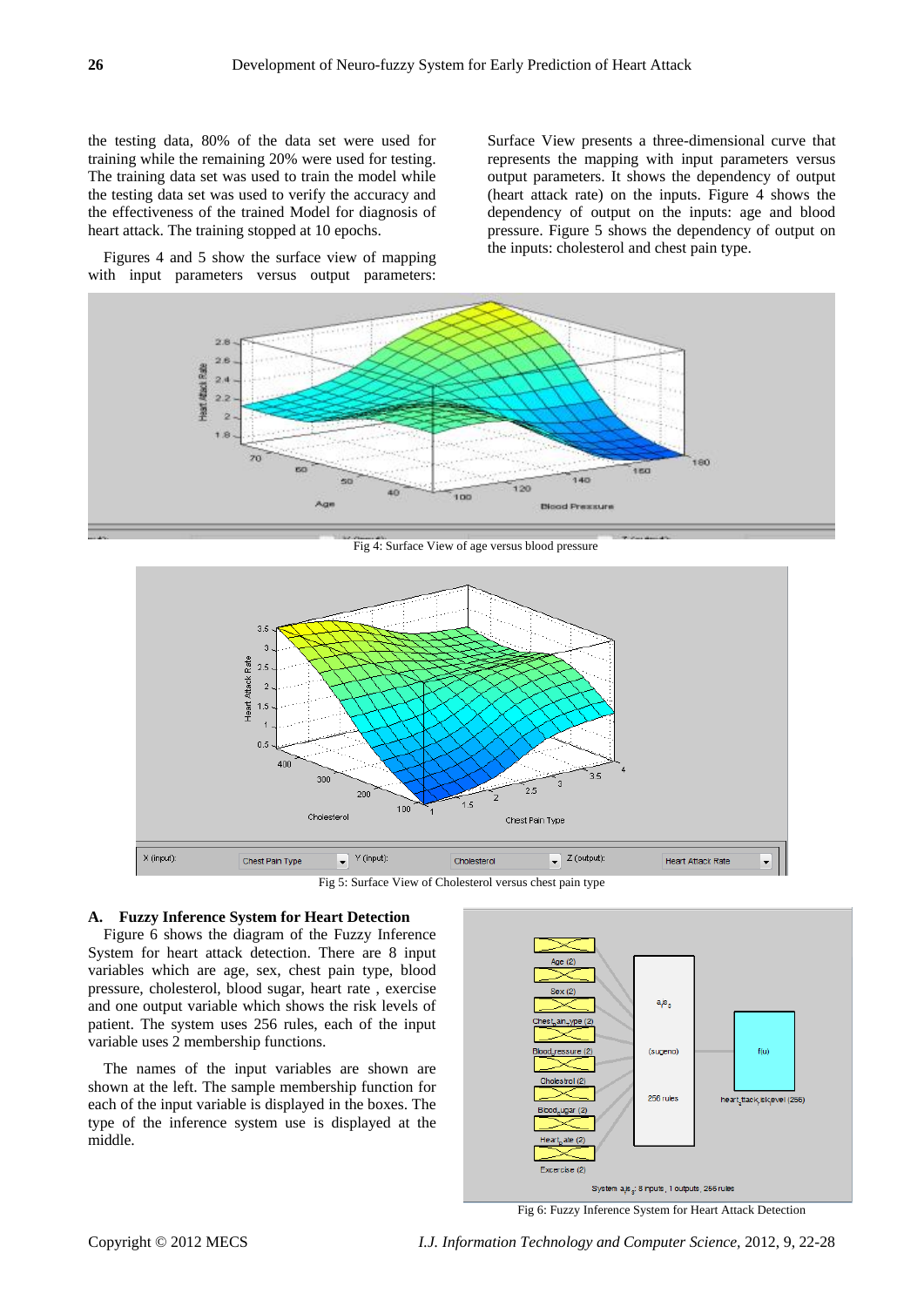**B. Simulated Rule Base for Heart Attack Detection:** 

Figure 7 shows some part of the simulated rules for heart attack detection. The system used 256 rules.

| Rule Editor: a_fis_3                                                                                                                                                                                                                                                                                       | 19 I |
|------------------------------------------------------------------------------------------------------------------------------------------------------------------------------------------------------------------------------------------------------------------------------------------------------------|------|
| File Edit View Options                                                                                                                                                                                                                                                                                     |      |
| 1. If (Age is in1mf1) and (Sex is in2mf1) and (Chest Pain Type is in3mf1) and (Blood Pressure is in4mf1) and (Cholestrol is in5mf1) and (Blood                                                                                                                                                             |      |
| 2. If (Age is in1mf1) and (Sex is in2mf1) and (Chest Pain Type is in3mf1) and (Blood Pressure is in4mf1) and (Cholestrol is in5mf1) and (Blood r<br>3. If (Age is in1mf1) and (Sex is in2mf1) and (Chest Pain Type is in3mf1) and (Blood Pressure is in4mf1) and (Cholestrol is in5mf1) and (Blood         |      |
| 4. If (Age is in1mf1) and (Sex is in2mf1) and (Chest Pain Type is in3mf1) and (Blood Pressure is in4mf1) and (Cholestrol is in5mf1) and (Blood                                                                                                                                                             |      |
| 5. If (Age is in1mf1) and (Sex is in2mf1) and (Chest Pain Type is in3mf1) and (Blood Pressure is in4mf1) and (Cholestrol is in5mf1) and (Blood<br>6. If (Age is in1mf1) and (Sex is in2mf1) and (Chest Pain Type is in3mf1) and (Blood Pressure is in4mf1) and (Cholestrol is in5mf1) and (Blood           |      |
| 7. If (Age is in1mf1) and (Sex is in2mf1) and (Chest_Pain_Type is in3mf1) and (Blood_Pressure is in4mf1) and (Cholestrol is in5mf1) and (Blood_<br>8. If (Age is in1mf1) and (Sex is in2mf1) and (Chest Pain Type is in3mf1) and (Blood Pressure is in4mf1) and (Cholestrol is in5mf1) and (Blood          |      |
| 9. If (Age is in1mf1) and (Sex is in2mf1) and (Chest Pain Type is in3mf1) and (Blood Pressure is in4mf1) and (Cholestrol is in5mf2) and (Blood<br>10. If (Age is in1mf1) and (Sex is in2mf1) and (Chest_Pain_Type is in3mf1) and (Blood_Pressure is in4mf1) and (Cholestrol is in5mf2) and (Blood          |      |
| [11. If (Age is in1mf1) and (Sex is in2mf1) and (Chest Pain Type is in3mf1) and (Blood Pressure is in4mf1) and (Cholestrol is in5mf2) and (Blood<br>[12. If (Age is in1mf1) and (Sex is in2mf1) and (Chest Pain Type is in3mf1) and (Blood Pressure is in4mf1) and (Cholestrol is in5mf2) and (Blood       |      |
| [13. If (Age is in1mf1) and (Sex is in2mf1) and (Chest Pain Type is in3mf1) and (Blood Pressure is in4mf1) and (Cholestrol is in5mf2) and (Blood<br>[14. If (Age is in1mf1) and (Sex is in2mf1) and (Chest Pain Type is in3mf1) and (Blood Pressure is in4mf1) and (Cholestrol is in5mf2) and (Blood       |      |
| [15. If (Age is in1mf1) and (Sex is in2mf1) and (Chest Pain Type is in3mf1) and (Blood Pressure is in4mf1) and (Cholestrol is in5mf2) and (Blood<br>16. If (Age is in1mf1) and (Sex is in2mf1) and (Chest Pain Type is in3mf1) and (Blood Pressure is in4mf1) and (Cholestrol is in5mf2) and (Blood $\top$ |      |
| m.                                                                                                                                                                                                                                                                                                         |      |

Fig 7: Simulated View of the Rule-base of heart attack diagnosis

The screenshots of heart attack detection with different risk levels are shown in Figures 8 to 11. There are 8 values that needed to be supplied by the user which are: age, sex which has to values 1 for male and 0 for female, blood pressure the systolic value is used, cholesterol, maximum heart rate, chest pain type which





is classified into four :typical angina, atypical angina, non-angina and asymptomatic , fasting blood sugar which is true if the value is greater than 120 and false if the value is less than 120 note that the patient must fast for about 8hours before taken the reading.





Figure 10: Heart attack prediction with high risk level Figure 11: Heart attack predictions with very high risk level